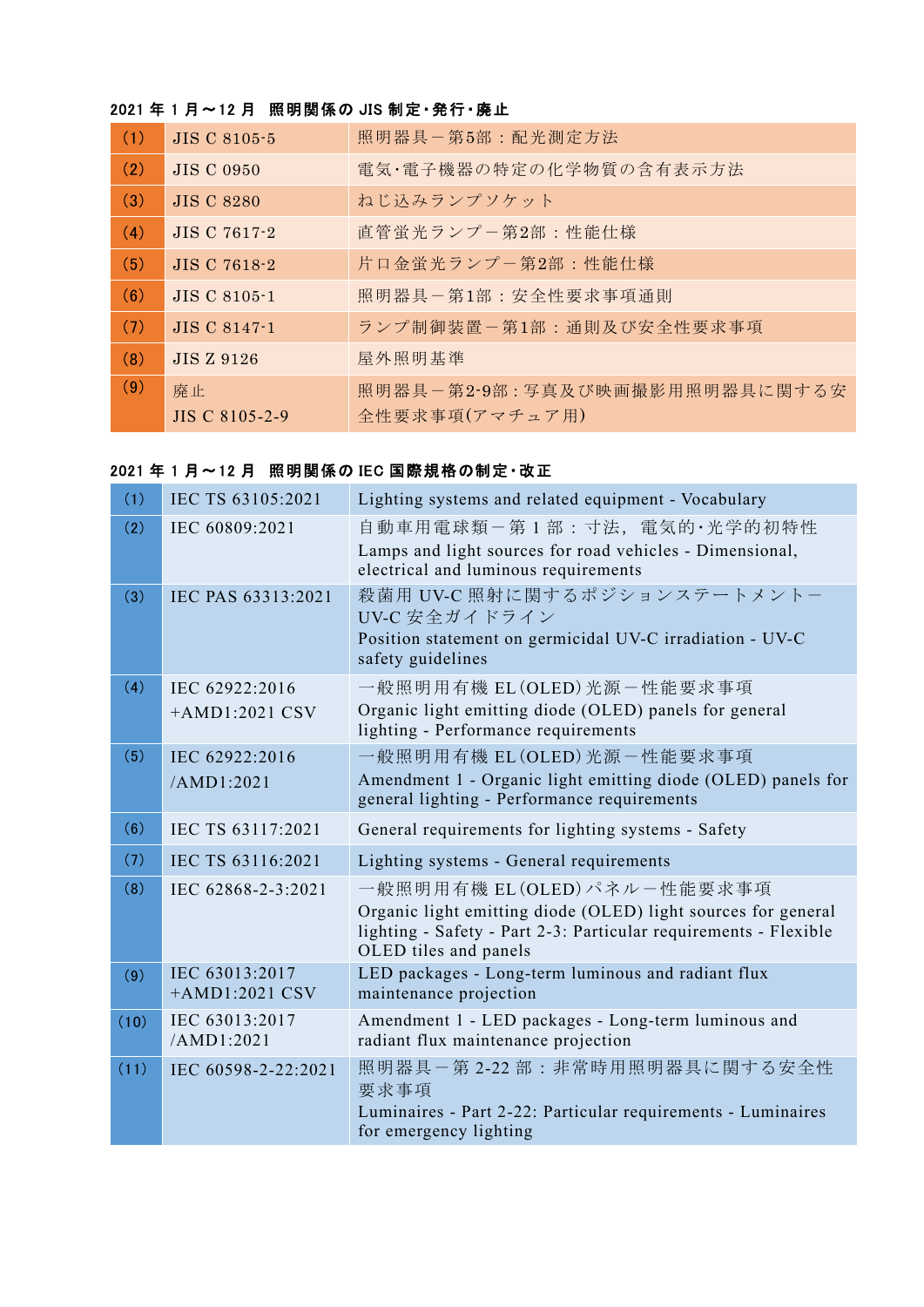| (12) | IEC 60598-2-22:2021<br><b>RLV</b>                      | 照明器具ー第 2-22部:非常時用照明器具に関する安全性<br>要求事項<br>Luminaires - Part 2-22: Particular requirements - Luminaires<br>for emergency lighting                                                                                                                    |
|------|--------------------------------------------------------|---------------------------------------------------------------------------------------------------------------------------------------------------------------------------------------------------------------------------------------------------|
| (13) | IEC 61347-2-7:2011<br>$+AMD1:2017$<br>$+AMD2:2021$ CSV | ランプ制御装置ー第2-7部:非常時用照明制御装置(電池<br>内臓形)の個別要求事項<br>Lamp controlgear - Part 2-7: Particular requirements for<br>electric source for safety services (ESSS) supplied electronic<br>controlgear for emergency lighting (self-contained)                   |
| (14) | IEC 61347-2-7:2011<br>/AMD2:2021                       | ランプ制御装置-第2-7部:非常時用照明制御装置(電池<br>内臓形)の個別要求事項<br>Amendment 2 - Lamp controlgear - Part 2-7: Particular<br>requirements for electric source for safety services (ESSS)<br>supplied electronic controlgear for emergency lighting (self-<br>contained) |

### 2021 年 1 月~12 月 照明関係の ISO 国際規格の制定・改正

## 2021 年 1 月~12 月 国際照明委員会(CIE)の標準・技術報告類

| (1) | <b>CIE 243</b>    | Discomfort Glare in Road Lighting and Vehicle Lighting                                                          |
|-----|-------------------|-----------------------------------------------------------------------------------------------------------------|
| (2) | <b>CIE 244</b>    | Characterization of Imaging Luminance Measurement Devices<br>(ILMDs)                                            |
| (3) | <b>CIE 245</b>    | Optical Safety of Infrared Eye Trackers Applied for Extended<br>Durations                                       |
| (4) | <b>CIE 247</b>    | Guide for the Gonioradiometric Measurement of Upper Air<br><b>Ultraviolet Germicidal Irradiation Luminaires</b> |
| (5) | <b>CIE 246</b>    | <b>Colour Gamuts for Output Media</b>                                                                           |
| (6) | <b>CIE TN 012</b> | Guidance on the Measurement of Temporal Light Modulation of<br><b>Light Sources and Lighting Systems</b>        |

#### 2021 年 1 月~12 月 (一社)日本照明工業会の標準類・刊行物等

| (1) | <b>JLMA 301</b> | AC 直結 G13 口金直管 LED 光源-安全規格<br>$(htips://www.jlma. or.jp/siryo/kokai.htm)$                       |
|-----|-----------------|-------------------------------------------------------------------------------------------------|
| (2) | <b>JIL 5004</b> | 公共施設用照明器具(2021年版)                                                                               |
| (3) | <b>JLA1015</b>  | 照明製品事故対策マニュアル(第6版)                                                                              |
| (4) | ガイド 301         | 既設の蛍光灯器具を AC 直結 G13 口金直管 LED 光源用に<br>改造工事する場合の注意<br>$(htips://www.jlma. or.jp/siryo/kokai.htm)$ |
| (5) | ガイド 119         | 容器包装リサイクル法に基づく照明製品製造事業者のた<br>めのガイドライン                                                           |
| (6) | ガイド 122         | 照明製品の容器包装識別表示に関するガイドライン                                                                         |
| (7) | ガイドA109         | 公共施設用照明器具(JIL 5004)確認図作図方法                                                                      |
| (8) | 技術資料 130        | 照明制御装置による消費電力削減効果の評価手法                                                                          |
| (9) | 技術資料 302        | HID 代替 LED ランプの安全担保のための設計ガイド<br>$(https://www.jlma. or.jp/siryo/kokai.htm)$                     |